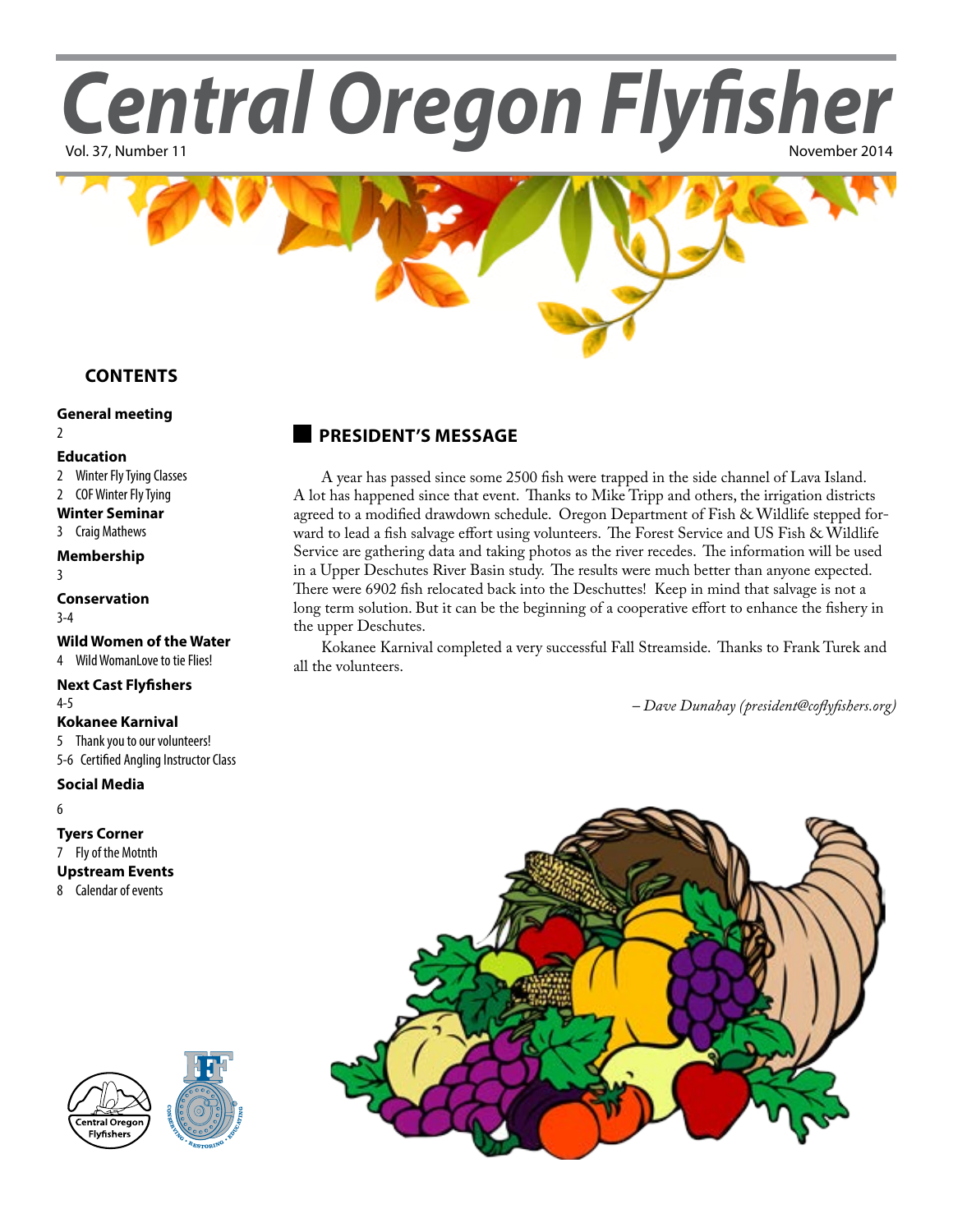### <span id="page-1-0"></span>**general meeting**

Nov. 19 | 7:00 p.m. general meeting | Bend Senior Center, 1600 SE Reed Market Road, Bend

Unfortunately our scheduled speaker has had an unavoidable last minute conflict arise. An announcement will be sent out as soon as an alternative program has been arranged.

# **education**

#### Fly Tying Classes this winter at The Fly Fishers Place.

There will be 10 classes Starting November 1, 2014. The classes will be held on Saturday Afternoons 1PM – Ending at 4PM. Location: The Fly Fishers Place 151 W Main St. Sisters, OR 5 Tyers per class maximum.

\$15.00 per class, paid in advance to The Fly Fishers Place. Feel free to call for more information or to sign up.

Instructor: Sherry Steele 541-549-2072 steelefly@msn.com

| <b>DATES</b> |              | CLASS# CLASS NAME DESCRIPTION                 |                                            |
|--------------|--------------|-----------------------------------------------|--------------------------------------------|
| 11/1/14      | $\mathbf{1}$ | Tying Startup & Learn the basics<br>Reviewing |                                            |
| 11/15/14     | $\sim$ 2     | Beginning-int                                 | Streamers for<br>Western Lakes &<br>Rivers |

| 12/6/14  | 3  | Beginning-int | Nymphs for Western<br>Rivers                                                                                                    |  |
|----------|----|---------------|---------------------------------------------------------------------------------------------------------------------------------|--|
| 12/13/14 | 4  | Beginning-int | Dry Flies for Western<br>Rivers                                                                                                 |  |
| 1/24/15  | 5  | Beginning-int | Latest 2015 new<br>tying techniques                                                                                             |  |
| 2/7/15   | 6  | Int-Advanced  | Designing your own<br>flies                                                                                                     |  |
| 3/21/15  | 7  | Int-Advanced  | Learn the changes<br>(size & Color) to<br>make 1 pattern to<br>represent several<br>different bugs                              |  |
| 3/28/15  | 8  | Int-Advanced  | Steelhead Flies for<br>Deschutes                                                                                                |  |
| 4/4/15   | 9  | Int-Advanced  | You pick the fly you<br>want to learn to tie<br>(suprise me) We will<br>work through how to<br>teach yourself to tie<br>the fly |  |
| 4/18/15  | 10 | Make Up       | This class is for<br>anyone that missed<br>a class that they paid<br>for.                                                       |  |

*- Sherry Steele 541-549-2072 steelefly@msn.com*



# The COF Winter Fly Tying is just around THE CORNER.

This year's COF Winter Fly Tying will be 13 weeks of intermediate/advanced fly tying sessions, beginning January 6. Plan on tying every Tuesday night through March 31. This is an opportunity to learn new techniques and re-stock your fly boxes.

Send me your ideas of the flies you would like to tie or the river/lake you plan to fish and I'll find a guest tyer. In an evening, each guest tyer will demonstrate two patterns. You will be able to tie a few of each fly, reinforcing the technique or pattern.

I'll create a list of everyone interested, so provide me with your email address and phone number. The list will be used to send out pattern sheets before each Tuesday night so you can determine if you'd like to join in the fun.

We'll meet at the Bend Senior Center on Tuesday nights (6:00 – 9:00 pm). Cost is \$5/night.

*- John Kreft (503-559-3811, jckreft@gmail.com)*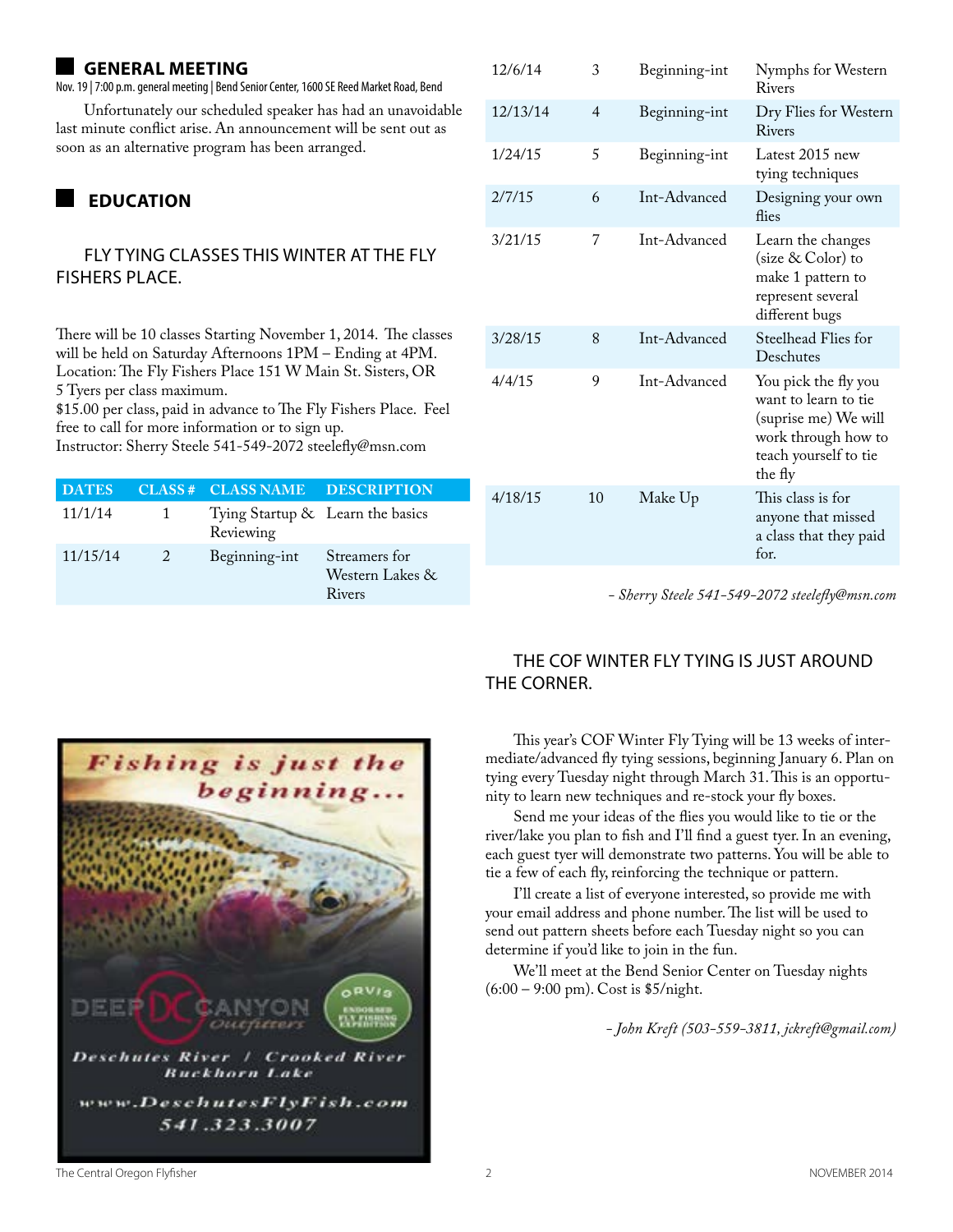#### <span id="page-2-0"></span>**Winter seminar**

Saturday and Sunday February 21 & 22, 2015 | Bend RiverHouse & Convention Center

The Winter Seminar is a two-day event conducted every other year and hosted alternately by COF and the Sun River Anglers. This coming event will be hosted by COF and we are pleased to have world renowned angler & conservationist Craig Mathews of the Blue Ribbon Fly Shop, West Yellowstone.

Craig and his wife Jackie have won numerous conservation awards for their environmental work such as "The Protector of Yellowstone National Park Award" presented by Yellowstone National Park, both The Nature Conservancy and Greater Yellowstone Coalition's coveted conservation business of the year awards, and many more. Craig was Fly Rod and Reels "2005 World Angler of the Year", Trout Unlimited's "Stream Champion" in 2011 and honored with the Fly Tyer Magazine "Lifetime Achievement Award".

Craig has authored and co-authored 9 important books on fishing. His latest, "Simple Fly-Fishing with Tenkara" was released in April 2014 and co-authored with Patagonia Inc. founder, Yvon Chouinard.

Craig co-founded 1% for the Planet an alliance of businesses donating 1% of their gross sales to researched and approved conservation causes. To date 1% for the Planet has donated over \$135 million to conservation and environmental programs.

Craig still ties 500-750 dozen flies each year. Craig enjoys writing and is working on another book this winter.

The December newsletter will have more details on the Winter Seminar and the course outline. Registration will begin December 10, 2014.

*- Eric Steele, (541-549-2072 steelefly2@msn.com)*

# **membership**

Check your email on November 1, as your annual membership renewal invoice will be sent to you. You will be able to renew online and pay by credit card using PayPal, or you'll be provided the club's PO Box address if you prefer to mail a check. You can also bring checks to the monthly meeting and save a stamp. If you renew before January 1, the cost is \$30; after January 1, the price goes to \$36. You will also have an opportunity to make a donation to Kokanee Karnival by credit card using PayPal, or mail your check to the PO Box. If you have any questions about the renewal process or about the Wild Apricot membership management system, please contact me.

*– Tim Schindele ([membership@coflyfishers.org\)](mailto:membership@coflyfishers.org)* 

# **Conservation**

Last month I attended a meeting put on by the Bend Parks & Recreation District providing an overview of the new Riley Ranch Nature Reserve. This new park is currently in an advanced planning stage and is slated to open in 2016. Unlike other Bend parks, the mission of this project is to "protect and enhance fish and wildlife habitat and natural processes". By all accounts, this is a unique piece of property with many wild features on the northwest edge of town. It includes 2 miles of Deschutes River frontage a little upstream from the confluence with Tumalo Creek.

This nature preserve will not have playgrounds or sports fields and will not allow dogs or mountain biking. It is to be a quiet, contemplative place for hiking, fishing, wildlife viewing, and provide a natural "learning laboratory" for kids. There will be trails, including down to the river, out to Tumalo State Park, and to Shevlin Park. You can see plans for the park here: [http://](http://www.bendparksandrec.org/Current_Projects/Park-Projects/Riley-Ranch/) [www.bendparksandrec.org/Current\\_Projects/Park-Projects/Riley-](http://www.bendparksandrec.org/Current_Projects/Park-Projects/Riley-Ranch/)[Ranch/.](http://www.bendparksandrec.org/Current_Projects/Park-Projects/Riley-Ranch/)



I was impressed with the care being put into maintaining the existing natural features of this property. While some in the audience commented that there should be more traditional park development, most folks appreciated the position of the park district that not all parks can be all things to all people and this location offers the opportunity to create something unique in Bend. There was also concern about the potential harmful impact on the fishery from increased angling.

*continued on next page*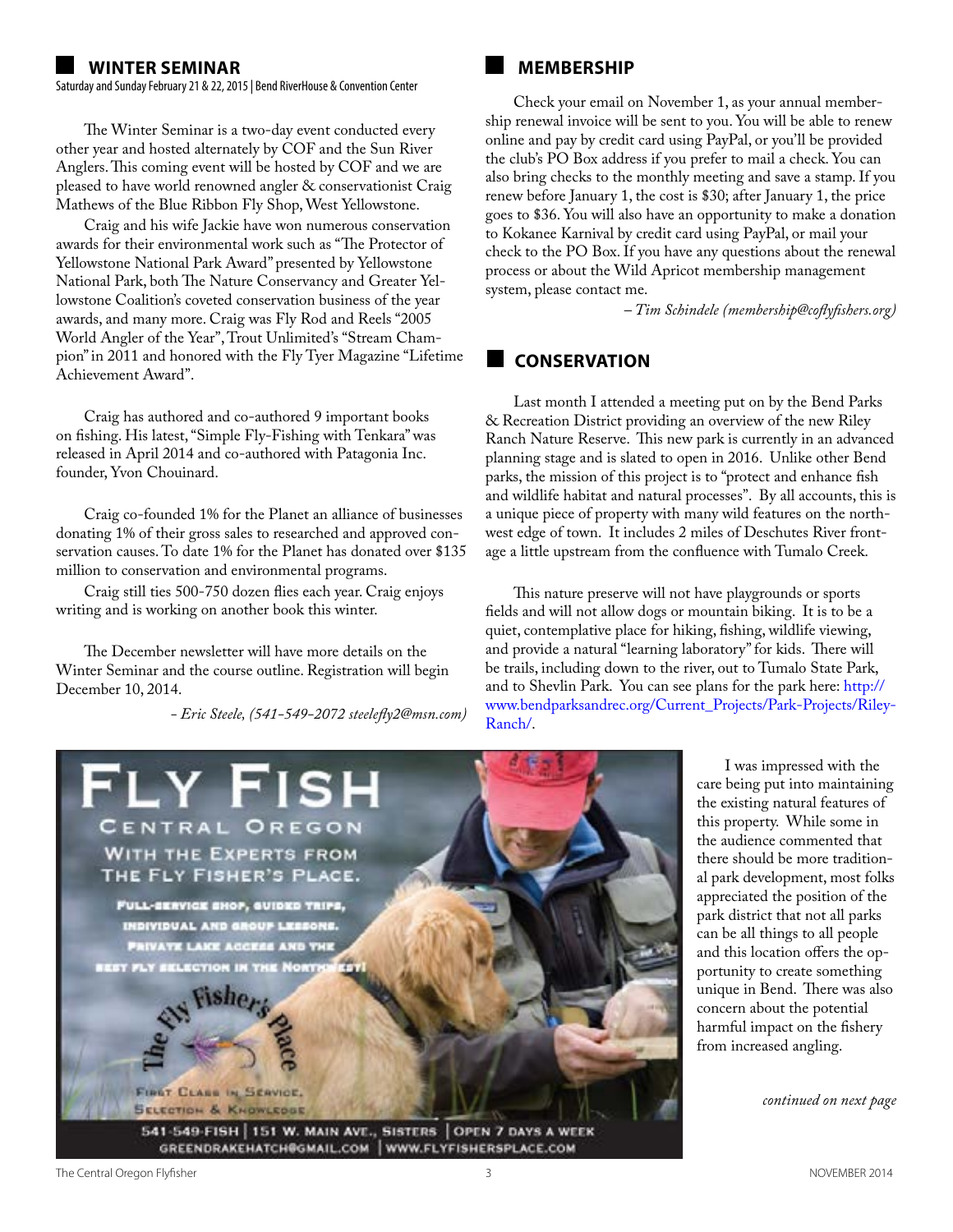<span id="page-3-0"></span>Following the meeting I emailed project manager Jim Figurski the following:

"The comment was made that the fishery in that stretch of river may be negatively impacted by increased angler pressure. Further, given the high water temps during the summer, fish mortality rates may be high.

ODFW is in the middle of a multi-year study of this section of river. High water temps are certainly an issue, although some fish migrate to cooler sections as needed – up to the base of the NUID diversion dam, as well as down to the confluence with Tumalo Creek. Equally important to consider is the impact of increase foot (wader) traffic on spawning beds which are in increasingly short supply in that section of river. Not only are they being filled in by silt, but fluctuations in river levels due to irrigation diversions often expose spawning beds making them even more susceptible to damage from foot traffic.

I encourage you to reach out to Brett Hodgson, ODFW's local fisheries biologist, in an effort to work with ODFW on signage for the new park. I know from personal experience that changing ODFW regulations is very difficult. Educating users with effective signage is an easier and often more effective strategy."

Jim responded thanking me for my comments and stated that he would talk to Brett. Overall I was impressed with this project and believe that it will be a great addition to our community.

*– Yancy Lind, Conservation Chair*

## **wild women of the water**

#### WILD WOMEN LOVE TO TIE FLIES

Come out and join us!! COF holds wonderful fly tying classes in the winter. If you would like to brush up on your skills or if you have never tied a fly before, join the November beginning fly tying classes! During the four Tues classes in November (Nov 4, 11, 18, 25…6-8pm), you will learn basic skills and tie



some very common and easy flies. Classes are \$5 each and you don't have to attend all of them. You don't even have to have your own vise! COF provides it all!! Call Cliff Price 541 410 0670 or Steve Stevens 254 212 9622 for more information or to sign up. Then….you are ready to join the big boys and girls starting in January when COF hosts different fly tiers every Tues…….great fun and camaraderie!



(L to R) Linda, Sherry and Kathleen tying flies

Wild Women of the Water Holiday Party!! Join us for our annual holiday fun! Once again, LeeAnn has graciously provided her house for this super event when we all get together and tell the biggest fishing stories!! How about Friday night, December 5, 6pm? Bring a potluck dish to share with everyone and a fishing related gift under \$10 for the White Elephant gift exchange. More details to follow.

*– Kari Schoessler [\(wildwomen@](mailto:wildwomen@coflyfishers.org) [coflyfishers.org\)](mailto:wildwomen@coflyfishers.org)*

*continued on next page*

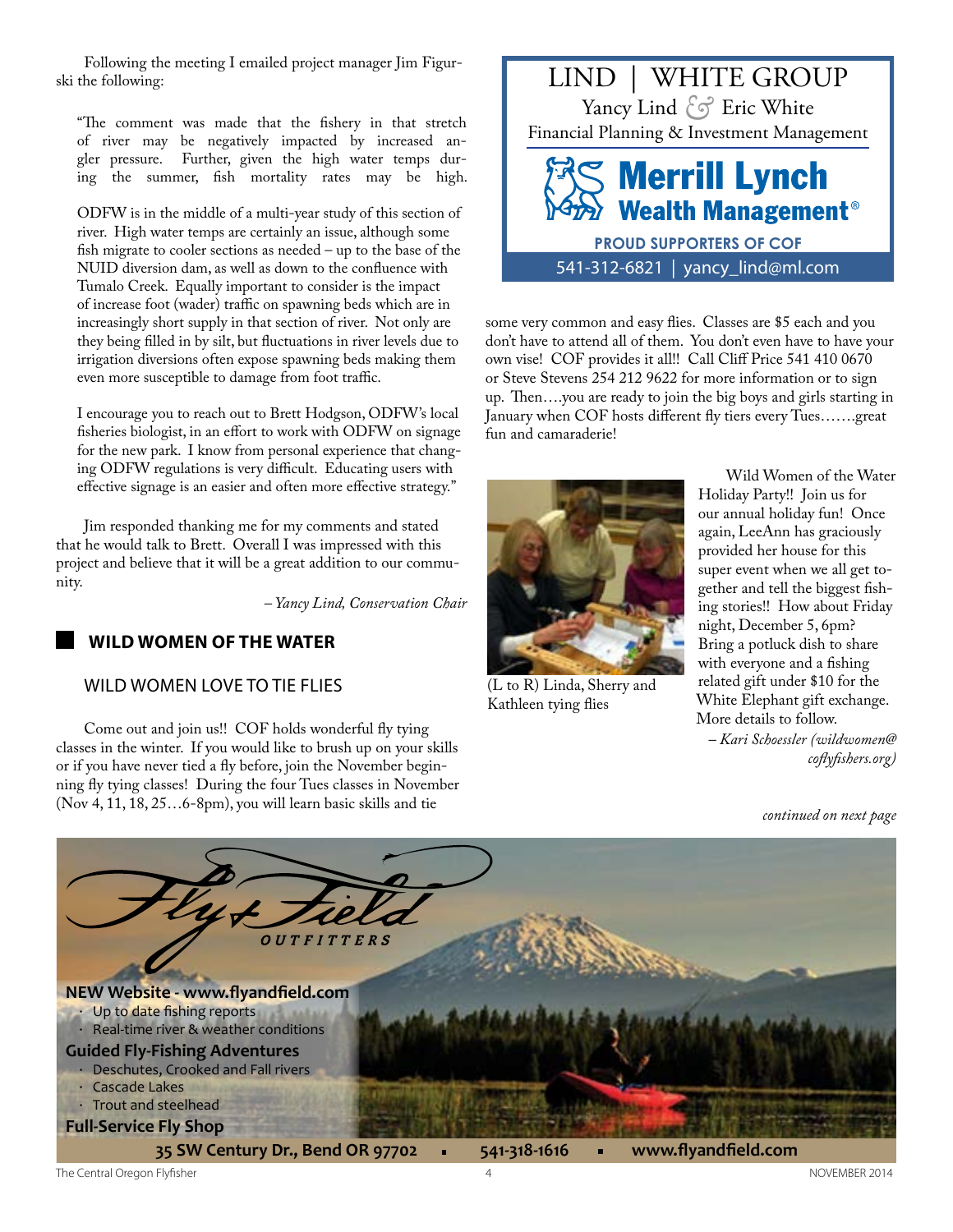#### <span id="page-4-0"></span>**next cast flyfishers**



Several of the Next Cast Flyfishers will be joining the COF beginner fly tying classes in November. As a follow-up to our other activities, including the 3-day Fish Camp, our young anglers are going to further their skills in the fly tying classes. Each of them have their

own tying vises and some materials, but the classes will help them learn how to use some of the

tools. We have been very fortunate as the recipient of donations of fly tying materials. Many of these items are used (thread, beads, dubbing, feathers) but will be perfect to add to the inventory of the young tiers. They will be very excited to have a second spool of thread—perhaps in a new color!

Additionally, they will have time to practice each week and learn some new techniques beyond tying Woolly Buggers. Their goal is to fill a fly box!

We will also invite our young tiers to the December club meeting where we feature fly tying and have some items for sale.

This may be the incentive to get them to a monthly meeting with a chance of winning a new fly box in the raffle!

*- Karen Kreft* (503.409.0148 nextcast@coflyfishers.org)

#### **Kokanee Karnival**

#### THANK YOU TO KOKANEE KARNIVAL FALL STREAMSIDE VOLUNTEERS

We held our Kokanee Karnival Fall Streamside September 22 through 26. We had 11 classes of 5th grade students from the Bend La Pine and Redmond School Districts attend our sites at Sheep Bridge and Spring Creek. The program was a success thanks to all your help. Many of the students told me how much they enjoyed Kokanee Karnival and how much they learned. Teachers and parents told me how valuable this program is to them and how much they appreciate all the time the volunteers donate to make Kokanee Karnival a success. I echo their feelings.



I hope you saw coverage KTVZ provided on Sept 22. I am working to get a link for the news report for our website.

There were lots of Kokanee in the streams this year and the students had a great time spotting fish in the shallows. We had a total of 23 volunteers participate. The students were excited but well behaved, willing to participate in discussions and very attentive. Our thanks to the teachers because they prepared the students for these outdoor activities. Our volunteers had a lot of fun too. Working with these students is very rewarding.

We want to thank the following people for volunteering to make the Fall Streamside a success. These folks donated a total of 342 hours of time and 3,907 miles.

| Angela Sitz      | Bill Lincoln          |  |
|------------------|-----------------------|--|
| Bill Raleigh     | Cheryl Miller         |  |
| Cliff Price      | Corol Ann Cary        |  |
| Dan Pebbles      | Dave Dunahay          |  |
| Frank Turek      | Gary Gehlert          |  |
| Herb Blank       | Janie Bowles          |  |
| Jen Luke         | Jerry Criss           |  |
| Jessica Ruthardt | Kari Schoessler       |  |
| Kathy Schroeder  | Mary Yoshinaka        |  |
| Sandy Dunahay    | <b>Shelly Higlers</b> |  |
| Tom Walker       | Van Lewing            |  |
| Vivian Rockwell  |                       |  |

Now that the Fall Streamside is complete, the Kokanee Karnival Board will start planning for the Spring Angling Clinic in April. I hope to see all of you there.

### KOKANEE KARNIVAL CERTIFIED ANGLING INSTRUCTOR CLASS

The Kokanee Karnival Youth Education Program will be offering a one day Certified Angling Instructor class in conjunction with the Oregon Department of Fish and Wildlife. The expected date of the class will be a Saturday in December or January. The mission of Kokanee Karnival is the education of our youth to become good fishermen and environmental stewards. The primary way we accomplish this mission is through volunteerism. Kokanee Karnival volunteers teach our Fall Streamside and Spring Angling Clinic field programs and our classroom programs including; Angler Education, Fish Dissection and Fish Eggs to Fry. The lead instructor for the classroom programs must be a Certified Angling Instructor. Kokanee Karnival has made a positive impact on thousands of children in Central Oregon since 1996 and as a result, the Kokanee Karnival has earned praise and respect in not just Central Oregon but throughout the state.

The Certified Angling Instructor class is a part of the ODFW Angler Education program. Many of you have completed the class and are Certified Instructors. We are seeking

*continued on next page*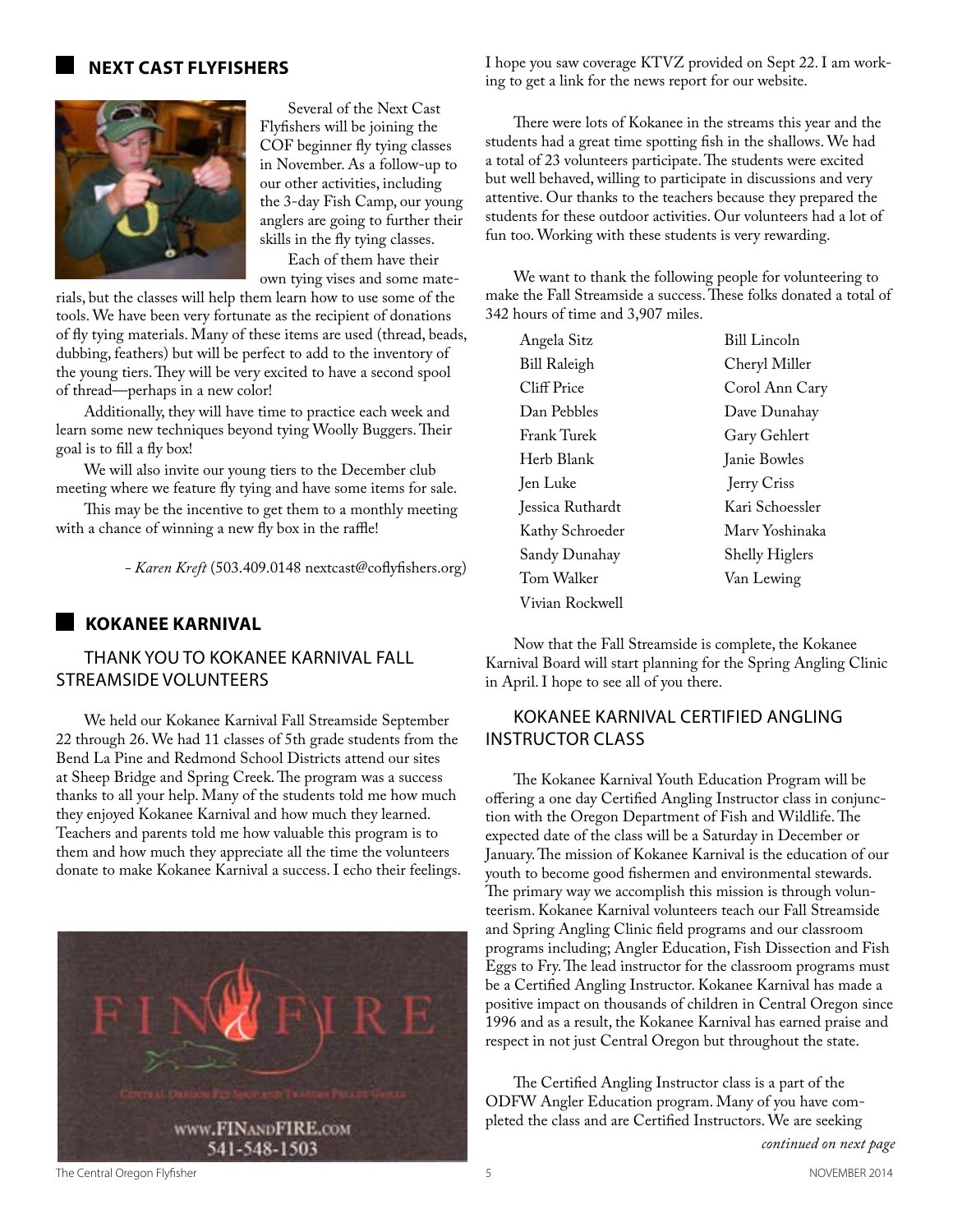<span id="page-5-0"></span>additional volunteers and are making this class available at no cost to those who are interested. We are coordinating with Mr. Shahab Farzanegan, the head of the ODFW Angler Education Program to come to Bend to teach the Certified Angling Instructor class. This is a one day class and ODFW provides all materials and lunch.

If you are interested, please contact Jennifer.a.luke@state. or.us (541) 388-6366 or Frank Turek at waldo1ft@msn.com (541) 318-7507 or Dan Pebbles pebbles@tyeeinl.com (206) 618-8917. We will provide you with a Certified Angling Instructor application. When the application is returned to ODFW, the State conducts a background check of the applicant. The next step is attending the one day class. When you complete the class you will receive an ODFW Angling Education instructor hat, shirt complete with ODFW logos as well as your own name tag and ID card. With the uniform, you have instant credibility for whatever volunteer program you choose to participate.

*Frank Turek (waldo1ft@msn.com)*

### **Social Media**

Fall is here and while you might not be fishing as much as you were this summer, it is still important for us to show our support for the club. Please remember to log onto Facebook and "Like" the COF Facebook page. Also, don't forget to email me any pictures that you have of any outings or fish you've caught - these are great ways to show the community what a great club we are! Finally, if anyone needs help setting up, managing or navigating Facebook, I am here to help via email or in person. A big THANK YOU to everyone who has helped support the Page thus far.

https://www.facebook.com/CentralOregonFlyfishersClub

*-Molly Vernarecci (mollyvernarecci@gmail.com)*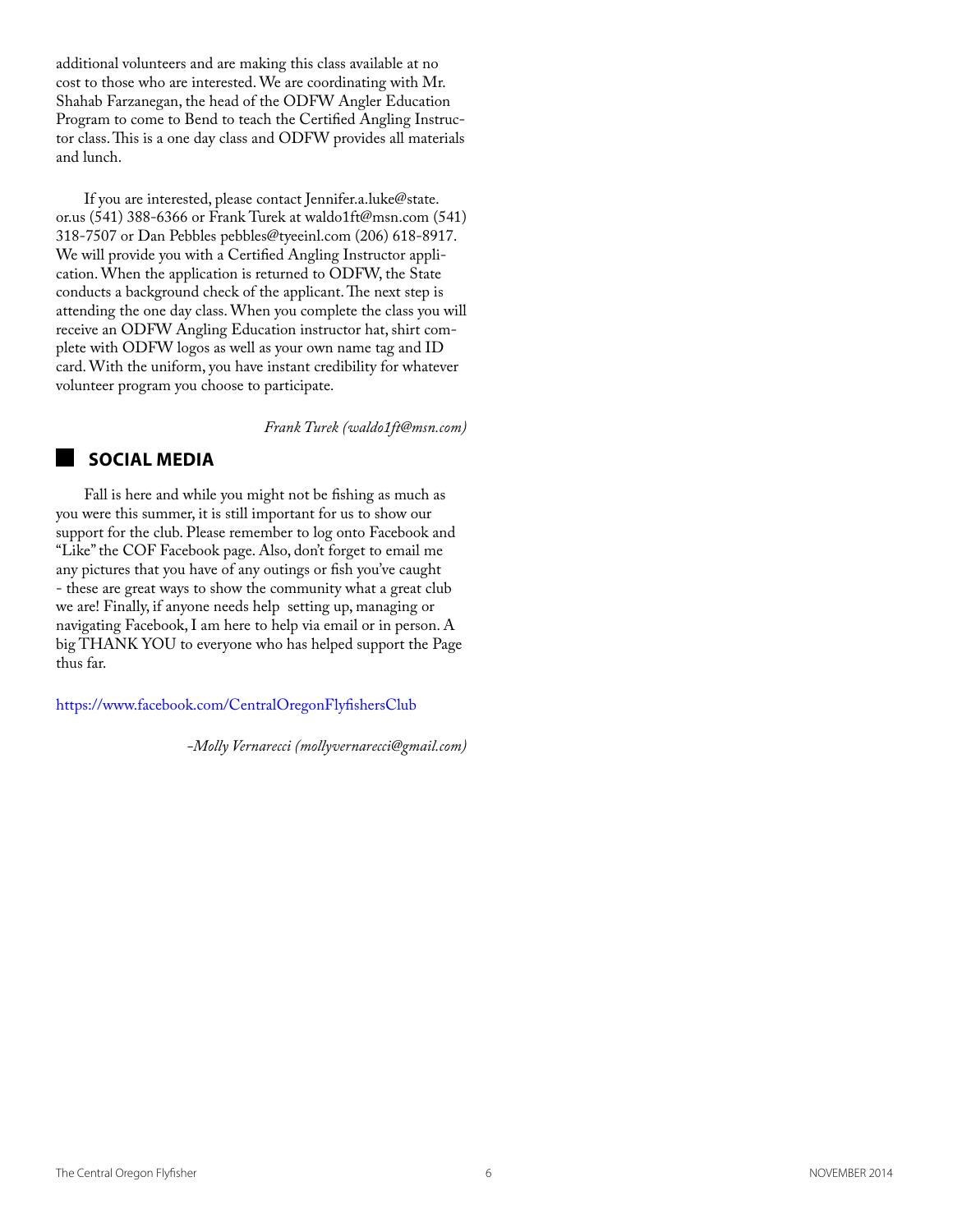## **tyer's corner**



#### **November Fly of the Month**

| Hook:                          | Alan Jackson Covert Nymph Hook-Black          |  |  |
|--------------------------------|-----------------------------------------------|--|--|
| Thread                         | mono, black for the thorax                    |  |  |
| Bead                           | White, sized appropriately to the hook size   |  |  |
| Body                           | BR red wire, x-small silver wire and uv resin |  |  |
| Thorax                         | Black thread and mirage opal tinsel appropri- |  |  |
| ate for the size of the thorax |                                               |  |  |

I have been experimenting with hook color on my chronomids this summer and have had some good results. This one incorporates all of my favorite stillwater colors. I really like this concept because of the 3D effect that it creates and the life like appearance that it creates when wet.

Tying directions: Put the bead onto the hook and start the thread just behind it. Tie in the two wires side by side on top of the hook and loosely over wrap with the mono thread to and around the bend of the hook. Wrap the two wires together in loose spirals to the bead and tie off with the mono thread. Start the black thread behind the bead, tie in the mirage opal tinsel and build up a thorax. Put a thin cover of uv resin on the fly and harden with a uv light.

*Mike Telford (mandstelford@bendbroadband.com)*